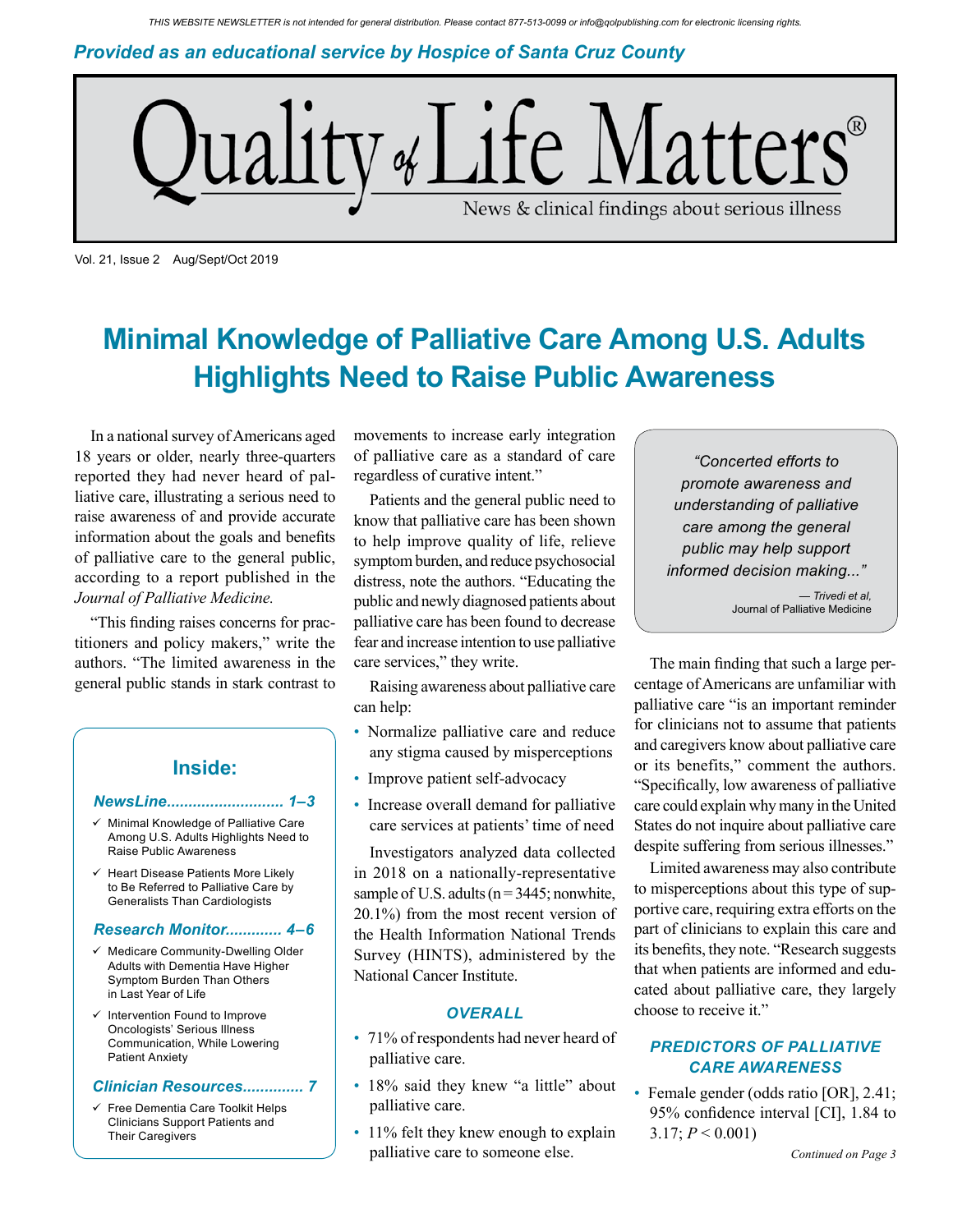# **NewsLine**

# **Heart Disease Patients More Likely to Be Referred to Palliative Care by Generalists Than Cardiologists**

More than one-fourth of patients with cardiovascular disease (CVD) who were referred for palliative care (PC) consults had significant symptom burden, a proportion that did not change over the three-year study period, Duke University researchers have found. Cardiologists provided relatively few of these referrals — fewer referrals than did general practitioners and other specialists — and their referrals decreased proportionately over time.

"These findings reinforce the need for cardiologists to be more engaged with PC and consider referring appropriate patients with CVD sooner," write the authors of a report published in *JAMA Network Open.* "Further work is needed to develop clinical guidelines that provide tailored PC to patients with advanced CVD."

The leading cause of death in the U.S., CVD is characterized by a high symptom burden, yet PC remains underused among these patients, the authors note. Leading professional and health agency organizations, such as the American College of Cardiology and the American Heart Association, have recommended the early incorporation of PC into routine cardiovascular care.

"We should be encouraged that practitioners, professional societies, healthcare systems, and research funding agencies are starting to recognize the importance of palliative care for patients with serious cardiovascular disease," write the authors.

The role of specialty PC is to provide multidisciplinary care for patients with serious illness that is complementary to primary and other specialty care, point out the authors. PC specialists can be consulted when complex symptom management issues arise, so that patients' goals of care can be established and documented and their psychosocial issues can be addressed.

"Future work should focus on fostering capacity and competency among cardiologists and other healthcare practitioners to provide early, primary palliative care and to appropriately refer patients to palliative care specialists," write the authors.

Investigators analyzed data on 1801 adult patients with CVD (mean age, 77.7 years; female, 48.6%; white race, 74.3%) referred to a PC specialist and presenting for an initial visit from 2015 through 2017. Data collected were from a national, physicianentered, patient-reported registry that included specialty PC consultations conducted at 16 diverse academic and community institutions across the U.S.

## *POOR FUNCTIONAL STATUS; HIGH SYMPTOM BURDEN*

28.9% of CVD patients had a low palliative performance score (PPS), a percentage that showed no evidence of change over time. *Continued on Page 3*

*"Efforts should be made to further engage all clinicians, including cardiologists, in providing early and appropriate access to palliative care for their patients."* 

*— Warraich et al,*JAMA Network Open

A low PPS (0 to 30 out of a possible 100) indicates a patient who is bedridden, drowsy or comatose, and fully dependent.

61.9% of CVD patients had a moderate PPS (40 to 60), indicating a patient who is frequently bedbound with moderate dependency.

The finding that over one-quarter of CVD patients had a low PPS score at the time of initial consultation, suggesting a disease in its later stages, contrasts with only 10% of cancer patients with a low PPS score at time of PC consultation, as reported in a 2017 analysis using the same database registry, the authors note.

"Our data suggest that patients with CVD are referred to PC fairly late in their disease trajectory," they write. "Although palliative care can be of particular value for patients in the last days of life, more value could be gained by patients if they were able to access palliative care earlier."

## *THE MOST COMMON MODERATE-TO-SEVERE SYMPTOMS INCLUDED:*

- Poor well-being (52%)
- Tiredness (50.3%)
- Anorexia  $(35.7\%)$
- Dyspnea  $(27.9\%)$
- Pain (19.7%)

In unadjusted analysis, there was a reduction over time in the proportion of patients with moderate-to-severe pain (from 22.8% to 16.5%) and drowsiness (from 21.7% to 12.7%), but the proportion of those with poor well-being increased (from 37% to 53.5%).

After adjustment, later year of encounter was associated with improved symptoms of pain (odds ratio [OR], 1.25; 95% confidence interval [CI], 1.05 to 1.50) and constipation (OR, 1.32; 95% CI, 1.03 to 1.69). No other changes through time in patient characteristics or symptoms were noted.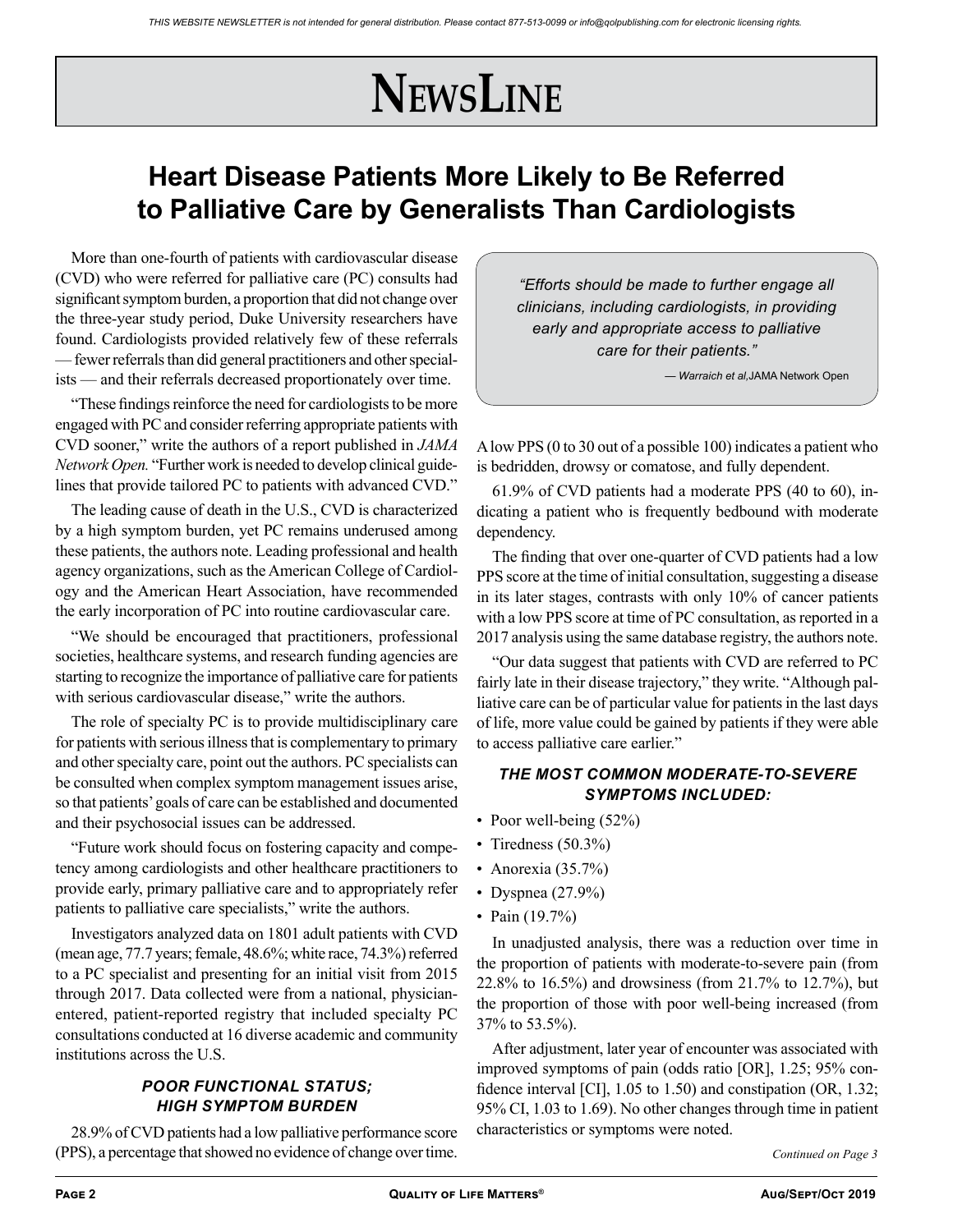# **NewsLine**

## **Minimal Knowledge of Palliative Care Among U.S. Adults Highlights Need to Raise Awareness (from Page 1)**

- White vs nonwhite race (OR, 1.84; 95% CI, 1.23 to 2.75; *P*  $< 0.001$
- Higher educational attainment, i.e., compared with high school or less, those with some college (OR, 2.73; 95% CI, 1.83 to 4.06; *P* < 0.001), a college degree (OR, 4.37; 95% CI, 2.80 to 6.81; *P* < 0.001), or postgraduate work (OR, 11.08; 95% CI, 6.95 to 17.67; *P* < 0.001)
- Older age, i.e., compared with those aged 18–34 years, respondents aged 35–49 years (OR, 1.79; 95% CI, 1.10 to 2.90; *P* < 0.001), 50–64 years (OR, 2.44; 95% CI, 1.57 to 3.81; *P*  $<$  0.001) or  $\geq$  65 years (OR, 2.62; 95% CI, 1.72 to 3.97; *P*  $<$ 0.001)

Lower odds of palliative care awareness were found among those reporting Hispanic vs non-Hispanic ethnicity (OR, 0.59; 95% CI, 0.36 to 0.98;  $P = 0.04$ ). Previous cancer diagnosis and recent experience as a caregiver were not significantly associated with palliative care awareness.

The observed demographic differences point to a need for targeted palliative care communication and education efforts directed to younger individuals, men, and ethnic minorities, suggest the authors.

"This analysis is one of the first to examine a nationally-representative sample of U.S. adults' awareness of palliative care," comment the authors. "Concerted efforts to promote awareness and understanding of palliative care among the general public may help support informed decision making; such endeavors should begin with the populations with the least awareness and most needs."

*Source: "Awareness of Palliative Care Among a Nationally Representative Sample of U.S. Adults,"* Journal of Palliative Medicine; *Epub ahead of print, April 30, 2019; DOI: 10.1089/jpm.2018.0656. Trivedi N, Peterson EB, Ellis EM, Ferrer RA, Kent EE, Chou WS; Division of Cancer Control and Population Sciences, National Cancer Institute, Bethesda, Maryland.*

## **Heart Disease Patients More Likely to Be Referred to Palliative Care by Generalists Than Cardiologists (from Page 2)**

### *OVERALL*

- CVD patients represented 13.9% of all 12,914 adult patients evaluated and treated by PC specialists during the study period. This proportion did not change over time.
- Most CVD patients had a primary diagnosis of heart failure, although the proportion with this diagnosis decreased slightly over time, from 74.4% to 60.5%, while the proportion of non-heart failure CVD diagnoses (such as coronary artery disease, valvular heart disease, and peripheral vascular disease) increased from 25.6% to 30.1%.
- 70.5% of CVD patients were hospitalized at the time of the consult, 14.7% were residing in nursing facilities, and 11.9% were living at home.

"Given that Medicare beneficiaries admitted with heart failure have a median survival of two years, hospitalization might be an opportunity to introduce palliative care to patients with heart failure," suggest the authors.

### *KEY FINDINGS*

• While the percentage of PC referrals from general medicine and critical care rose over the three-year period (from 43.2% to 52.9% and from 3.1% to 6.6%, respectively), the proportion of referrals initiated by cardiologists declined, dropping from 16.5% to 10.5%.

- The proportion of black patients referred to PC decreased over time from 11.9% to 6.3%.
- At consult start, 51% of CVD patients chose DNR orders, while after PC consultation, 68.4% of CVD patients elected not to be resuscitated.

The finding that most patients had an advance directive (69.2%) and an identified healthcare proxy (93.8%) in proportions higher than found in the general population is encouraging, note the authors, suggesting recent improvement in the PC delivered by the primary referring teams. "Efforts should be made to further engage all clinicians, including cardiologists, in providing early and appropriate access to PC for their patients."

*Source: "Characteristics and Trends among Patients with Cardiovascular Disease Referred to Palliative Care,"* JAMA Network Open; *May 3, 2019; 2(5):e192375. Warraich HJ, Wolf SP, Mentz RJ, Rogers JG, Samsa G, Kamal AH; Department of Medicine, Duke University Medical Center; Department of Biostatistics and Bioinformatics, Duke University; Duke Clinical Research Institute; and Duke Cancer Institute, all in Durham, North Carolina.*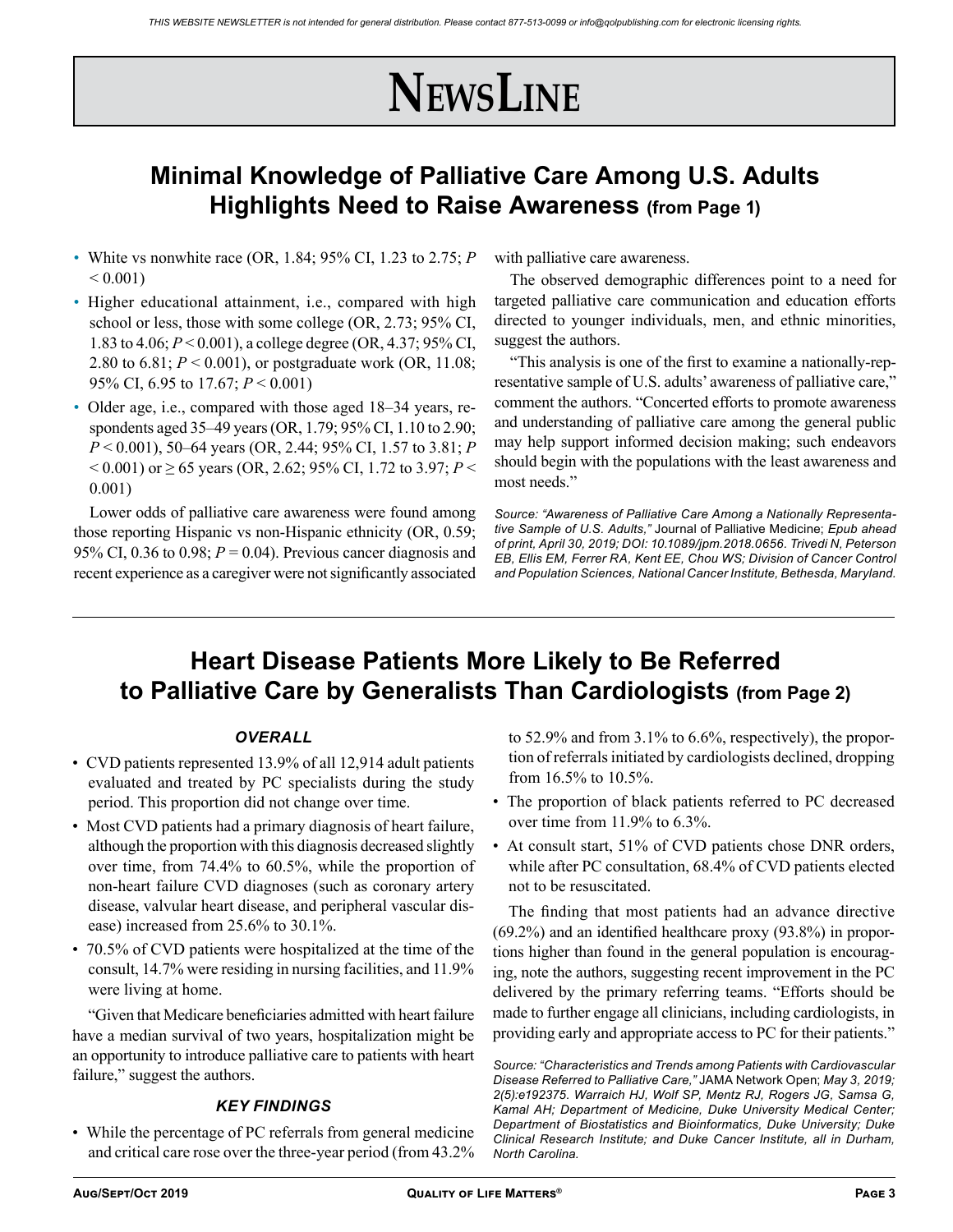# **RESEARCH MONITOR**

# **Medicare Community-Dwelling Older Adults with Dementia Have Higher Symptom Burden Than Others in Last Year of Life**

In a nationally representative sample of community-dwelling older adults nearly 40% of whom had dementia — the presence of dementia was associated with greater prevalence of most symptoms, higher symptom burden, and more limitations in social activities in the last year of life than found among those with no dementia, according to a report in the *Journal of Palliative Medicine.*

"Older patients with dementia or physical symptoms may benefit from earlier emphasis on palliative care and quality of life," write the authors. "Given higher symptom burden in decedents with dementia, earlier palliative care should be considered in a disease where life expectancy can be challenging to predict."

Investigators analyzed interview responses of 1270 community-dwelling older adults (mean age, 82.5 years) who enrolled in the 2011 National Health and Aging Trends Study (NHATS) and died by 2015. An ongoing, longitudinal study of a nationally representative cohort of Medicare beneficiaries, NHATS conducts annual follow-up interviews with respondents or their proxies. 37.3% of participants were either diagnosed with dementia or determined to have probable dementia.

The most commonly reported symptoms among all community-dwelling Medicare recipients in the last year of life were:

- Low energy  $(68.6\%)$
- Pain  $(58.9\%)$
- Lower extremity weakness (56.3%)
- Poor balance or coordination (55.5%)
- Dementia participants were more likely than those without dementia to be:
- Older (85.0 years vs 80.6 years; *P* < 0.001)
- Female (59.4% vs 52.5%;  $P = 0.02$ )
- Of nonwhite race/ethnicity (10.6% vs

### 8.3%; *P* < 0.003)

• Less well-educated (less than high school education, 71.8% vs 61.1%; *P*   $< 0.001$ )

### *DEMENTIA AND SYMPTOM BURDEN*

Except for insomnia and breathing problems, participants with dementia had higher prevalence of all 13 clinical symptoms and impairments when examined than did those with no dementia. These symptoms included, in descending order: low energy, balance/coordination difficulty, limited strength or movement in extremities, pain, depression, hearing impairment, difficulty speaking/being understood, vision impairment, and anxiety.

Presence of dementia was associated with a significantly greater likelihood of high vs low symptom burden in:

- Sensory symptoms (OR, 4.52; 95% CI, 3.08 to  $6.63$ ;  $P < 0.001$ )
- Physical symptoms (OR, 3.49; 95% CI, 2.48 to  $4.91$ ;  $P < 0.001$ )
- Psychiatric symptoms (OR, 2.80; 95% CI, 1.98 to 3.95; *P* < 0.001)

Association of dementia with medium vs low symptom burden for sensory and physical symptoms showed a similar pattern, while no difference was found between those with and without dementia in psychiatric symptoms.

### *LIMITATIONS IN SOCIAL ACTIVITY*

Social engagement is an aspect of quality of life that is frequently identified by patients as being of value, and has been associated with better health outcomes. But its importance — and the symptoms that impact it — may be overlooked or underemphasized toward the end of life, the authors note.

Having dementia was associated with participation limitations in all six social activities examined. After adjustment, dementia was independently associated with social limitations in three activities:

- Going out for enjoyment (OR, 2.38; 95% CI, 1.58 to 3.57; *P* < 0.001)
- Participating in clubs or organized activities (OR, 1.84; 95% CI, 1.34 to 2.53;  $P < 0.001$
- Volunteering (OR, 1.55; 95% CI, 1.08 to 2.24;  $P < 0.001$ )

Among all participants, both with and without dementia, higher likelihood of social limitation in at least three of six activities was found among those who had problems with speaking, poor balance/ coordination, and limited lower extremity strength or movement.

"Of note," write the authors, "physical symptoms that were independently associated with participation limitations in the remaining social activities (visiting family/friends, attending religious services, and engaging in a favorite activity) are commonly seen in advanced dementia.

"In the context of our study, a goaloriented approach to patient care may be an optimal paradigm, especially in the last years of life," suggest the authors. Such an approach, which focuses on the symptoms and activities identified by patients as most important to their quality of life, is provided by the multidisciplinary services of palliative care and its subset, hospice, they note.

*Source: "Before Hospice: Symptom Burden, Dementia, and Social Participation in the Last Year of Life,"* Journal of Palliative Medicine; *Epub ahead of print, May 6, 2019; DOI: 10.1089/ jpm.2018.0479. Amjad H, Snyder SH, Wolff JL, Oh E, Samus QM; Division of Geriatric Medicine and Gerontology, Johns Hopkins University School of Medicine, Baltimore; Division of Geriatric and Palliative Medicine, Walter Reed National Military Medical Center, Bethesda, Maryland; Department of Health Policy and Management; and Department of Psychiatry and Behavioral Sciences, Johns Hopkins University School of Medicine, Baltimore.*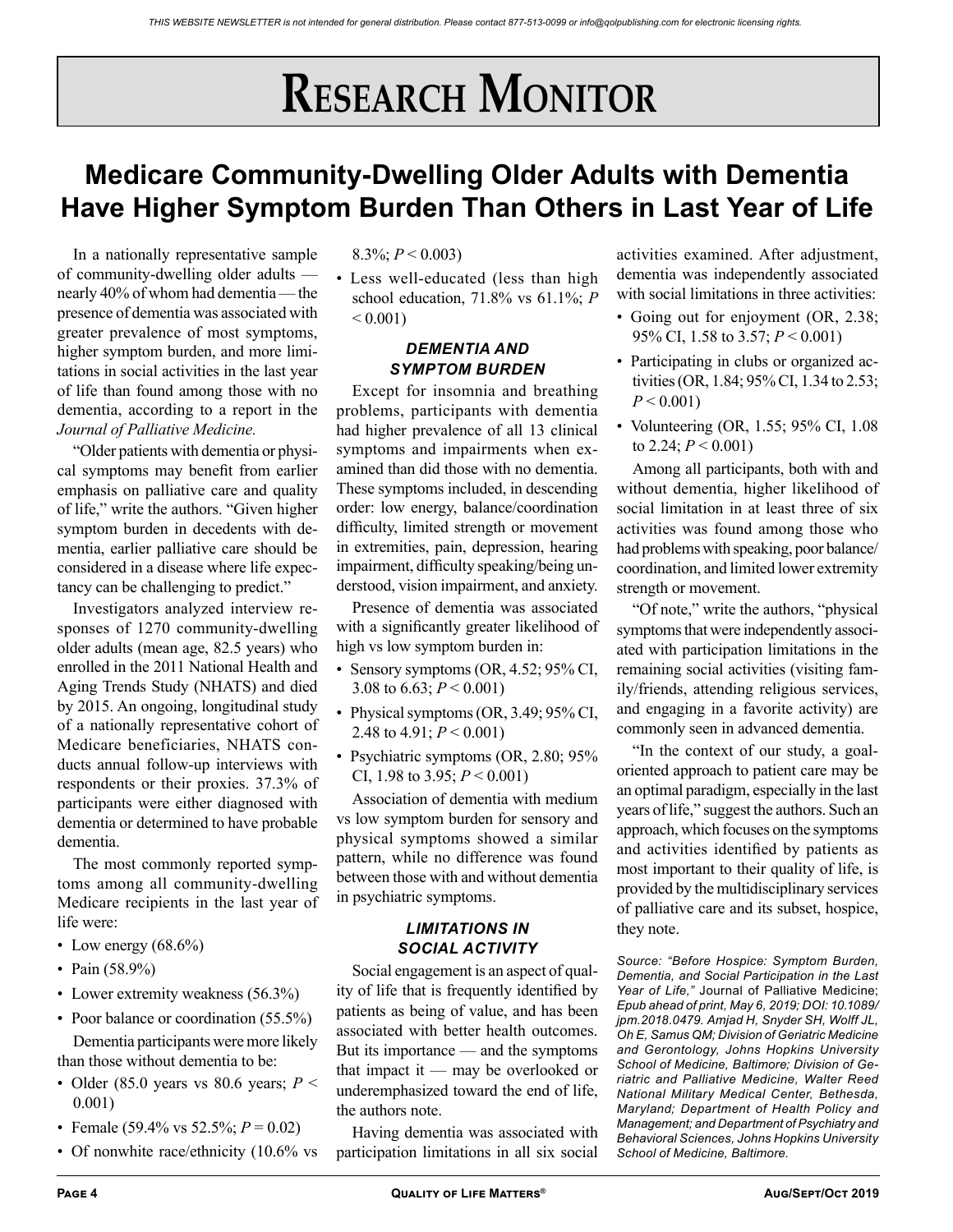# **RESEARCH MONITOR**

# **Intervention Found to Improve Oncologists' Serious Illness Communication, While Lowering Patient Anxiety**

A communication improvement program has resulted in earlier, more patient-centered serious illness conversations and increased documentation of cancer patients' values and goals in the electronic medical record (EMR), while decreasing patients' symptoms of moderate to severe anxiety and depression, according to two reports on a clinical trial published in *JAMA Oncology* and *JAMA Internal Medicine.*

"This communication quality improvement intervention resulted in more, earlier, better, and more accessible serious illness conversations documented in the EMR," write the authors. "To our knowledge, this is the first such study to demonstrate improvement in all four of these outcomes."

Encouraging clinicians to initiate conversations earlier and then document the notes for easy access in the EMR addresses an issue essential for patient safety, the authors note. "If clinicians, especially those clinicians who are unfamiliar with the patient and facing an emergency, cannot easily retrieve documentation of patient goals, values, and preferences, patients may be at increased risk of receiving unwanted care."

Investigators analyzed results of a cluster randomized clinical trial of a communication quality improvement intervention, the Serious Illness Care Program (SICP), which had been designed and tested by the team to help oncology clinicians improve the occurrence, timeliness, quality, and accessibility of documentation of serious illness conversations.

The intervention was aimed at addressing common barriers to timely, high-quality serious illness conversations. These barriers include:

- Lack of clinician training in communication skills
- Clinician time constraints
- Patient anxiety
- Clinician uncertainty about appropriate timing or patient readiness for a discussion of serious illness issues
- Ambiguity concerning responsibility among clinicians for holding these discussions
- Inadequate system support for clinicians to elicit and document patient goals

The trial was conducted at ten disease centers at the Dana-Farber Cancer Institute in Boston and two of its affiliated satellite clinics between 2012 and 2016. Participants were 91 oncology clinicians (including physicians, nurse practitioners, and physician assistants) and 278 of their adult patients who died within two years of enrollment in the study. The participants were randomized into an intervention arm (48 oncology clinicians, 134

*"Oncologists should initiate conversations....Not because this will necessarily improve outcomes, but because patients want, require, and deserve to know what is coming."* 

*— Kiely and Stockler,* JAMA Oncology

patients) and a control arm (43 clinicians, 144 patients).

### *THE INTERVENTION*

The intervention included clinical tools, clinician training, and system changes. The primary clinician tool, the structured Serious Illness Conversation Guide (SICG), was reinforced by a brief clinician training session conducted by palliative care experts. Also included were patient tools, such as a Family Guide for intervention patients to continue the conversation with their loved ones.

System components included: the "surprise question" ("Would you be surprised if this patient died in the next year?") for identifying patients appropriate for a serious illness discussion; email reminders; a structured EMR documentation template with training provided for its use; and coaching as needed on the use of the SICG by palliative care faculty.

Clinicians in the control group provided usual care, and also used the surprise question to identify patients, but did not receive any of the intervention components. They were made aware of the EMR module, but not trained in the SICG.

The investigators evaluated both the process outcomes of the intervention (occurrence, timing, quality, and documentation of the discussions) and patient outcomes (goal-concordant care, peacefulness at the end of life, therapeutic alliance between clinician and patient, anxiety, depression, and survival).

### *OVERALL FINDINGS*

- 97.9% of clinicians rated the intervention as effective (mean score, 4.3 out of a possible 5.0).
- Of the 83% of clinicians who received a reminder, 87.2% completed at least one serious illness conversation.
- Median conversation duration was 19 minutes (range, 5 to 70 minutes).
- Median survival did not differ between groups (intervention, 13.9 months vs control, 13.6 months).

*Continued on Page 6*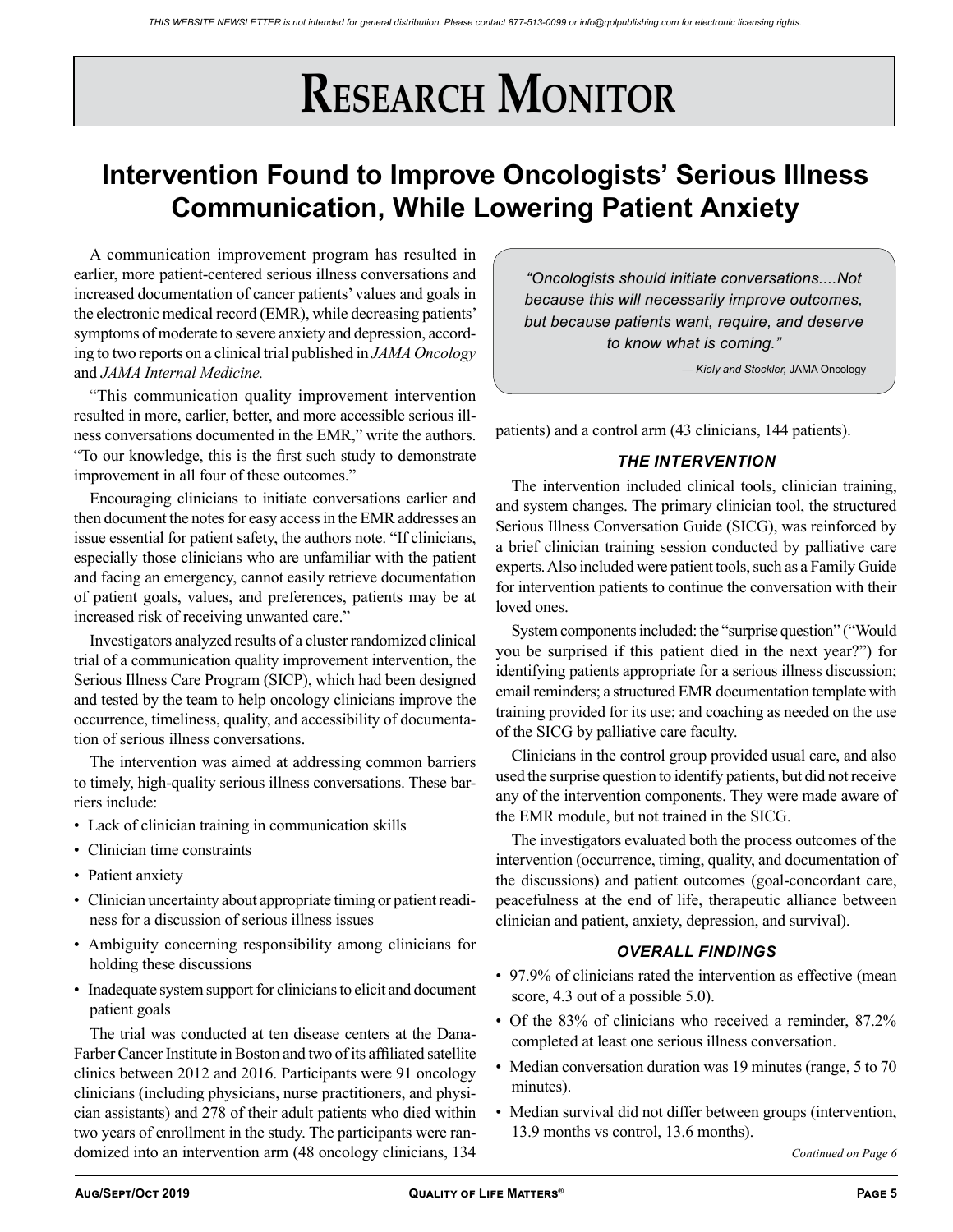# **RESEARCH MONITOR**

# **Intervention Found to Improve Oncologists' Serious Illness Communication, While Lowering Patient Anxiety (from Page 5)**

## *PROCESS OUTCOMES*

Serious illness conversations should include a scope of topics, with a focus wider than on informed preferences for specific treatments at the end of life, as crucially important as those are, note the authors. Four domains of serious illness conversation were targeted by the intervention: values or goals; prognosis or illness understanding; end-of-life care planning; and life-sustaining treatment preferences.

### *KEY FINDINGS*

- Significantly more intervention group patients than controls had at least one documented discussion (96% vs 79%;  $P =$ 0.005).
- Intervention patients' discussions included more domains of high-quality serious illness discussions than did controls' (mean 3.2 vs 1.9 domains out of a possible 4; *P* < 0.001).
- A higher proportion of intervention discussions included prognosis or illness understanding (91% vs 48%; *P* < 0.001).
- More intervention discussions included patient values and goals (89% vs 44%; *P* < 0.001).
- Significantly earlier timing for the first conversation was found among intervention patients compared with control patients (median time before death, 143 days vs 71 days;  $P < 0.001$ ).
- Intervention conversations were more likely to include discussion of life-sustaining treatment preferences (63% vs 32%; *P*   $= 0.004$ .
- Documentation of end-of-life care planning did not differ significantly between the two arms, nor did median survival (intervention group, 13.9 months; controls, 13.6 months).
- Intervention patients were more likely to have their discussions documented in the accessible structured EMR module (61% vs  $11\%$ ;  $P < 0.001$ ).

## *PATIENT OUTCOMES*

- Significant reductions in the percentage of patients with symptoms of moderate to severe anxiety were found in the intervention group compared with the controls, at 14 weeks  $(5.0\% \text{ vs } 10.2\%; P = 0.05)$  and at 24 weeks  $(4.2\% \text{ vs } 10.4\%);$  $P = 0.02$ ). At baseline, proportions of anxiety were similar in both groups, at about 9%.
- The proportion of patients reporting moderate to severe depression symptoms was also significantly lower among those in the intervention group at 14 weeks  $(10.6\% \text{ vs } 20.8\%; P =$

0.04), but the reduction in depression was not sustained at 24 weeks (12.5% vs 17.8%; *P* = 0.31). Proportions of those experiencing anxiety at baseline were similar in both groups, at about 20%.

- No significant differences were found in goal-concordant care (as assessed post-death by caregivers) and peacefulness at the end of life between intervention and control groups.
- Patients' scoring of therapeutic alliance did not differ between arms, either at baseline or at 14-week or 24-week follow-ups.

The authors acknowledge disappointment in the null findings of several of their patient outcomes. "However," they conclude, "the significant reductions in anxiety and depression in the intervention group are clinically meaningful and require further study.

"We expect these findings to be transferrable to other clinical contexts that treat patients with advanced cancer while also recognizing that these intervention components require substantial organizational resources."

## *IMPLICATIONS FOR CLINICIANS*

"Much can be learned from the two reports of an elegant, rigorous, and innovative clinical trial of the SICP...," write the authors of an accompanying editorial. "Oncologists should be reassured that having these conversations is unlikely to increase anxiety or depression in their patients."

The editorial authors ask, "How should this trial influence clinical practice? Oncologists should initiate conversations about serious illness with patients who have a significant risk of dying in the foreseeable future. Not because this will necessarily improve outcomes, but because patients want, require, and deserve to know what is coming."

*Sources: "Effect of the Serious Illness Care Program in Outpatient Oncology: A Cluster Randomized Clinical Trial,"* JAMA Internal Medicine; *Epub ahead of print, March 14, 2019; DOI: 10.1001/jamainternmed.2019.0077. Bernacki R et al; Harvard Medical School; Department of Psychosocial Oncology and Palliative Care, Dana-Farber Cancer Institute; Ariadne Labs; Department of Medicine; and Department of Psychiatry, Brigham and Women's Hospital, all in Boston. "Evaluating an Intervention to Improve Communication Between Oncology Clinicians and Patients with Life-Limiting Cancer: A Cluster Randomized Clinical Trial of the Serious Illness Care Program,"* JAMA Oncology; *Epub ahead of print, March 14, 2019; DOI: 10.1001.jamaoncol.2019.0292. Paladino J et al; Harvard Medical School; Ariadne Labs; and Department of Medicine, Brigham and Women's Hospital; Department of Psychosocial Oncology and Palliative Care, Dana-Farber Cancer Institute; and Department of Psychiatry, Brigham and Women's Hospital, all in Boston. "Discussing Prognosis, Preferences, and End-of-Life Care in Advanced Cancer: We Need to Speak," ibid.; DOI: 10.1001.jamaoncol.2019.0291. Kiely SE, Stockler MR; University of Sydney, Camperdown, NSW, Australia.*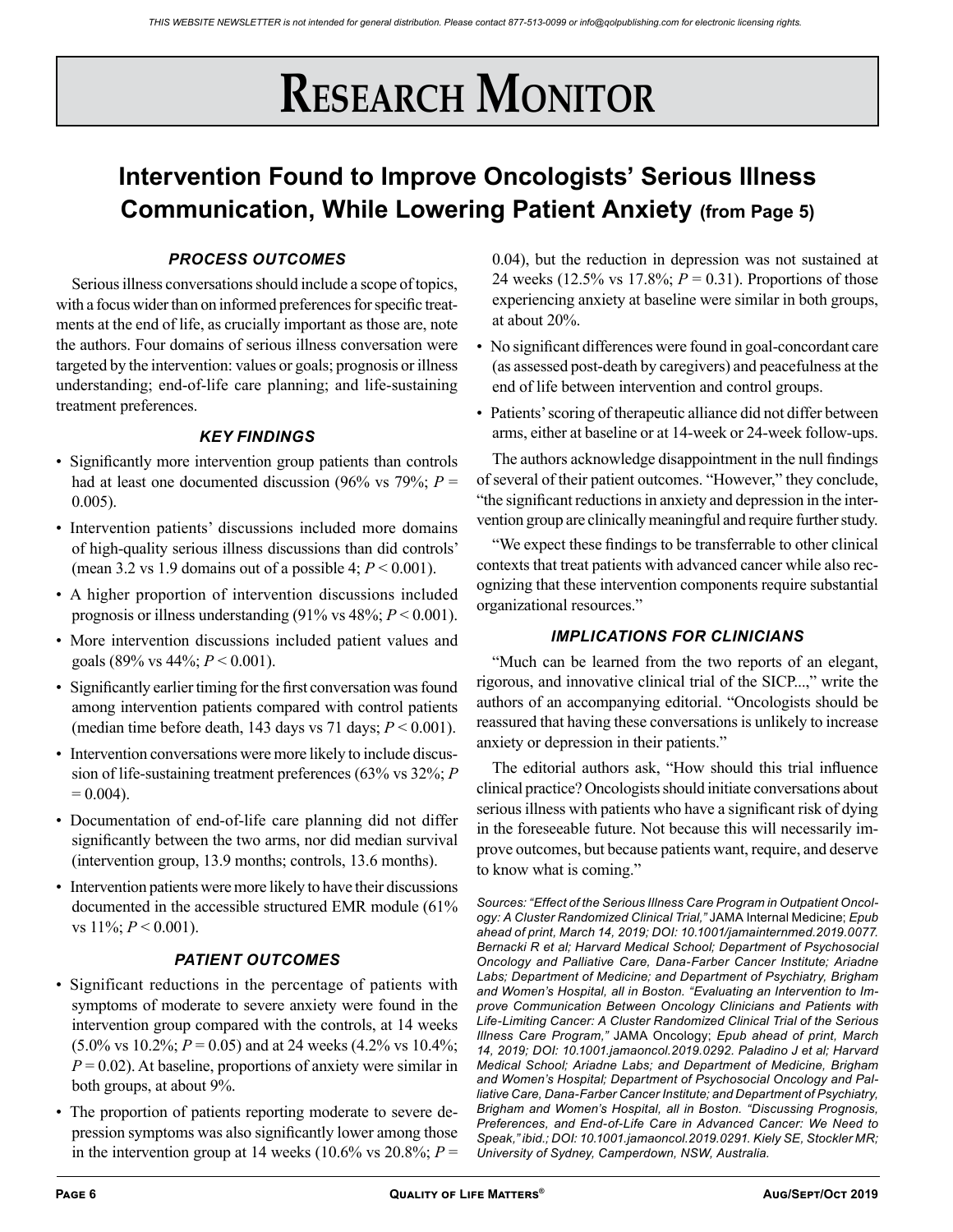# **Clinician Resources**

## **Free Dementia Care Toolkit Helps Clinicians Support Patients and Their Caregivers**

Aiming to guide clinicians and institutions in improving care for patients with dementia and their caregivers, the Center to Advance Palliative Care (CAPC) has developed both an online toolkit and an educational course, offered free of charge to members and nonmembers alike.

The toolkit, "Implementing Best Practices in Dementia Care," begins by describing the dementia burden incurred by patients, caregivers, and the U.S. healthcare system, then makes the case for the benefits of early and accurate diagnosis of and care for those living with this disease. The bottom line, according to CAPC: "Patients experiencing cognitive impairment — and their caregivers — need timely diagnosis, care management, goal-concordant care plans, and referral to support services."

## *TOOLKIT COMPONENTS*

- *Cognitive Assessment Tools* contains a list of validated tools available for free use, provides links to other assessment resources, and suggests six steps to take following diagnosis of cognitive impairment. "When the diagnosis is identified, clinicians can act to prevent the health crises and caregiver exhaustion that result in ED visits and hospitalizations."
- *Assessing Needs of People Living with Dementia* presents a list of free, validated tools for assessing common clinical issues found among those with dementia, notes the most common causes of hospitalization among these patients, and urges attentive care of comorbidities. "If comorbid conditions have been identified, document those conditions and the results of assessments in the EHR [electronic health record] to ensure effective care coordination."
- *Caring for the Caregiver* offers links to free, validated tools for assessing caregiver well-being. "If caregiver needs are unmet, chances are much higher that your patient's needs will be unmet as well." Four steps are suggested for caregiver support.
- *Referral to Community Resources* contains links to online organizations providing directories of local community partners, as well as links to resources and tip sheets for caregiver education. "In many cases, caregivers and people living with dementia are too overwhelmed to seek out these resources on their own. Direct clinician referral to community-based organizations can help."
- *Dementia Care Resources for Caregivers* can be printed as a handout. It lists names and web addresses of caregiver support organizations.
- *Dementia Care Resources in Our Community* is a single-page template that can be filled out with contact information for local community-based services, to be used by staff or supplied to patients/caregivers.

"Supporting the Caregivers of People Living with Dementia" is an online course presenting strategies clinicians can use to assess caregivers' well-being and ensure that their needs are met.

Both the course and toolkit are available at **www.capc.org/welcome-dementiacare.**

## **End-of-Life Care Websites**

American Academy of Hospice and Palliative Medicine *www.aahpm.org*

Information and Support for End-of-Life Care from the National Hospice and Palliative Care Organization *www.nhpco.org/patients-andcaregivers/*

Center to Advance Palliative Care *www.capc.org*

The EPEC Project (Education in Palliative and End-of-Life Care) *www.bioethics.northwestern.edu/ programs/epec/about/*

Palliative Care Fast Facts and Concepts, a clinician resource from the Palliative Care Network of Wisconsin *www.mypcnow.org/fast-facts*

Hospice and Palliative Nurses Association *www.hpna.org*

> Hospice Foundation of America *www.hospicefoundation.org*

Medical College of Wisconsin Palliative Care Program *www.mcw.edu/departments/palliativecare-program*

> National Hospice & Palliative Care Organization *www.nhpco.org*

Division of Palliative Care Mount Sinai Health System *www.stoppain.org*

*Quality of Life Matters®* **is a registered trademark of Quality of Life Publishing Co.** 

**© 2019 by Quality of Life Publishing Co.** All rights reserved. No part of this newsletter may be reproduced without prior permission of the publisher.

For reprint requests or questions, contact 877-513-0099, info@QOLpublishing.com.